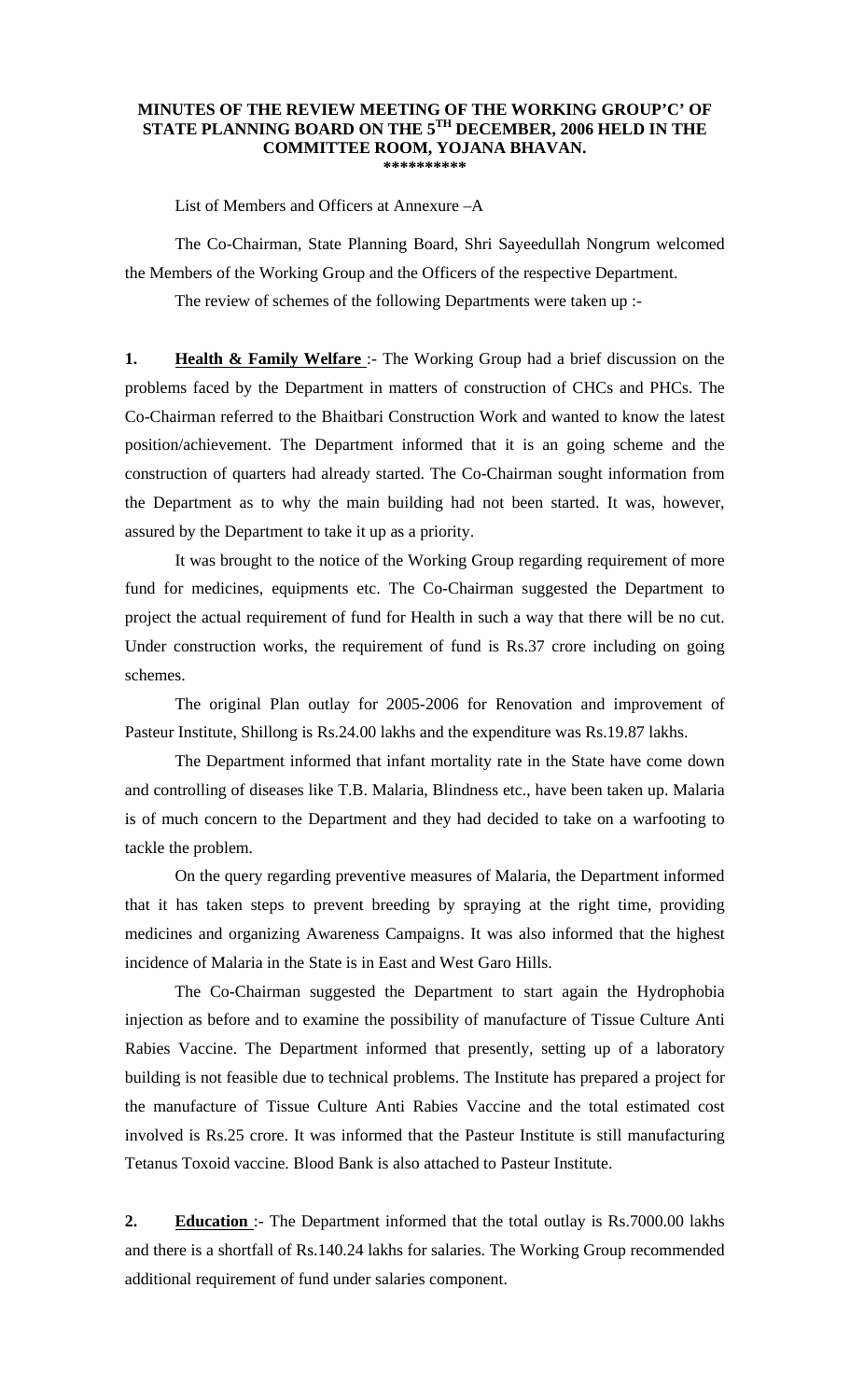On Midday Meal Scheme, the Co-Chairman wanted to have a clear picture on the implementation of the programme especially in Garo Hills. It was informed that previously the conversion cost per child per day sanctioned by Govt. of India was Re.1 and the State Contribution is Re.0.13p. Since July last year, the conversion cost has been enhanced to Rs.2 per child per day (The Govt. of India is to sanction Rs.1.80 and the State Govt. Re.0.20P per child per day) The Department informed that out of Re.0.20P per child per day, a decision has been taken to employ a cook at a minimum wage. It was also brought to the notice of the Working Group that an amount of Rs.2500 was given by DONER to all schools for purchase of utensils. The Scheme is monitored by the District Authority under the Supervision of the School Management Committee.

 On the enhancement of grant to Upper Primary and Secondary Schools,the Department proposed to enhance Science grant from Rs.4000 to Rs.6000, and for Hindi grant from Rs.1500 to Rs.1700.

 The Co-Chairman suggested upgradation of Lower Primary to Upper Primary Schools. It was informed that 500 Nos. have been proposed under SSA. It was also brought to the notice of the Working Group regarding shortage of Deputy Inspectors of Schools in the State.

 The Co-Chairman informed of the irregularities in setting up schools in Garo Hills and advised the Department to take a serious note on the matter and strict vigilance should be maintained. Regarding creation of Lecturer Posts in Nongstoin, Nongpoh, Nongtalang, Mendipathar etc. the Department assured to take up in the  $11<sup>th</sup>$  Plan.

 The Working Group felt that proposals of Health and Education should be recommended in to as they are not earning bodies.

 Under Research and Training, the Plan outlay for 2006-2007 is Rs.20.00 lakhs. The Department is conducting Eligibility Test for appointment of L.P.School teachers. The minimum qualification is  $10 + 2$  and the eligibility test which is entrusted to Principal DIET is mandatory to all. The Govt. decided to have proper recruitment system and short term training is given to teachers.

**3. Printing & Stationery & Assembly Press** :- The Department informed that out of the Revised Plan Outlay of Rs.120.00 lakhs during 2005-2006, an amount of Rs.99.31 lakhs had been spent. An additional amount of Rs.20.00 lakhs was spent for purchase of Automatic folding machine.

 On the query regarding Revenue/total earning of the Press, the Department informed that it is doing only Govt. works. The Co-Chairman wanted a Status note on the activities of the Department including Salary Component.

 The Department felt that for Assembly Press, up gradation of machinery is necessary to modernise the Press. It was suggested that the Budget allocation of Rs.20.00 lakhs has to be enhanced if it is to be modernized in full form. For strengthening of manpower, the Department was advised to see to the requirement of the Assembly Press.